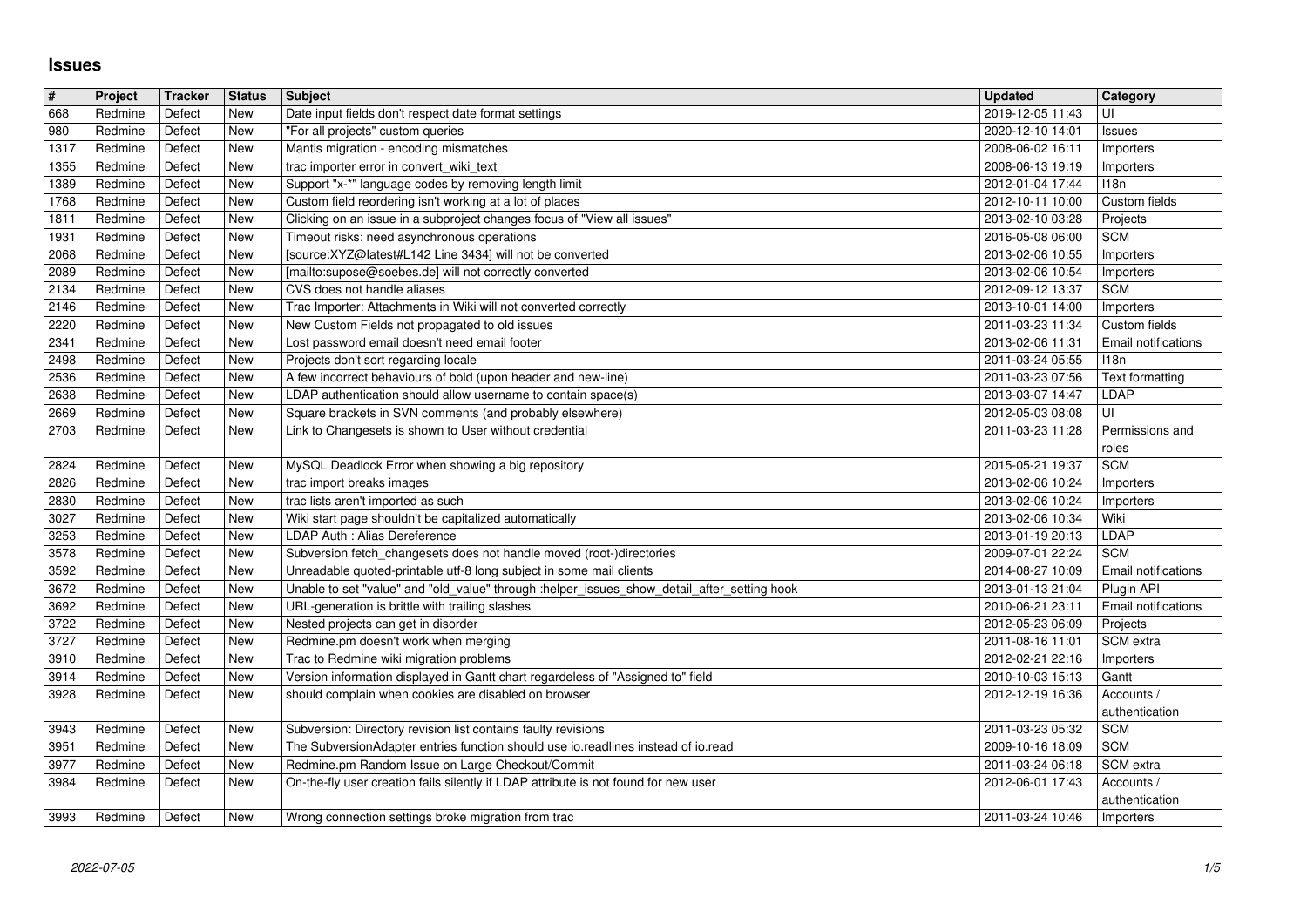| $\overline{\mathbf{H}}$<br>4043 | Project<br>Redmine | Tracker<br>Defect | <b>Status</b><br><b>New</b> | <b>Subject</b><br>username/password fields get autocompleted                                                                                                           | <b>Updated</b><br>2015-12-13 13:39   | Category<br>UI                   |
|---------------------------------|--------------------|-------------------|-----------------------------|------------------------------------------------------------------------------------------------------------------------------------------------------------------------|--------------------------------------|----------------------------------|
| 4141                            | Redmine            | Defect            | <b>New</b>                  | Attachments added in a comment via email are not displayed in the ticket history                                                                                       | 2009-11-28 13:16                     | Email receiving                  |
| 4257<br>4283                    | Redmine<br>Redmine | Defect<br>Defect  | New<br><b>New</b>           | Broken support for Principal plugins<br>LDAP attributes should be read as user                                                                                         | 2013-01-13 21:04<br>2013-01-14 11:19 | Plugin API<br>LDAP               |
| 4340                            | Redmine            | Defect            | New                         | migrate_from_trac can't find table "component"                                                                                                                         | 2010-07-16 14:21                     | Importers                        |
| 4448<br>4472                    | Redmine<br>Redmine | Defect<br>Defect  | <b>New</b><br>New           | Subversion password cleanly visible in the process list and some logs<br>Escape <code> tag</code>                                                                      | 2009-12-26 17:16<br>2017-04-20 11:57 | <b>SCM</b><br>Text formatting    |
| 4483                            | Redmine            | Defect            | New                         | LDAP authentication with Redmine doesn't return an error when credentials used to bind to LDAP are incorrect                                                           | 2020-11-24 06:18                     | LDAP                             |
| 4538                            | Redmine            | Defect            | New                         | .htaccess redirect rules not working when multiple CGI/FastCGI modules enabled                                                                                         | 2011-09-17 13:06                     | Permissions and<br>roles         |
| 4544                            | Redmine            | Defect            | <b>New</b>                  | Wiki exported HTML has different CSS formatting to the original                                                                                                        | 2016-03-31 12:03                     | Wiki                             |
| 4588<br>4648                    | Redmine<br>Redmine | Defect<br>Defect  | <b>New</b><br>New           | In status form of version view, link to issues results limited.<br>Using repository comments to change issue status conflicts with workflow                            | 2010-01-15 02:11<br>2012-05-03 08:02 | <b>SCM</b>                       |
| 4657                            | Redmine            | Defect            | New                         | Wrong timestamp for import of entries of the last ChangeSet.                                                                                                           | 2011-03-03 09:14                     | <b>SCM</b>                       |
| 4725<br>4731                    | Redmine<br>Redmine | Defect<br>Defect  | <b>New</b><br>New           | Error displaying Project's Settings when repository configured<br>If I click the Update link too soon the update form is shown without the issue                       | 2011-10-12 14:33<br>2013-02-06 09:08 | <b>SCM</b><br>Issues             |
| 4766                            | Redmine            | Defect            | New                         | Bad PDF files and SQL queries generated under certain locales                                                                                                          | 2011-03-23 06:48                     | PDF export                       |
| 4825                            | Redmine            | Defect            | New                         | Several related bugs relating to registration, sign in and account preferences.                                                                                        | 2011-06-27 15:41                     | Accounts /<br>authentication     |
| 4956                            | Redmine            | Defect            | New                         | Proejct Settings submenu disappearing when viewing another controller                                                                                                  | 2010-03-04 06:33                     | UI                               |
| 4994<br>5016                    | Redmine<br>Redmine | Defect<br>Defect  | New<br><b>New</b>           | Issue global custom fields should be available in filters only for their trackers<br>link_to_if_authorized does not display an authorized linke if passing a named url | 2010-03-08 07:34<br>2011-03-16 20:14 | Custom fields<br>UI              |
| 5020                            | Redmine            | Defect            | <b>New</b>                  | Advanced Subversion Integration Howto is confusing                                                                                                                     | 2010-03-09 20:41                     | Documentation                    |
| 5053<br>5070                    | Redmine<br>Redmine | Defect<br>Defect  | <b>New</b><br><b>New</b>    | Project deletion thinks 2 projects are related<br>Redmine.pm does not allow Administrators to access svn repositories                                                  | 2011-08-31 09:00<br>2012-05-09 14:21 | Projects<br>SCM extra            |
| 5071                            | Redmine            | Defect            | <b>New</b>                  | Redmine.pm, setting RedmineCacheCredsMax option causes Apache 2.2.14 to exit on startup                                                                                | 2011-03-24 08:00                     | SCM extra                        |
| 5118<br>5124                    | Redmine<br>Redmine | Defect<br>Defect  | New<br>New                  | "Follow"ing issues not updated on preceding issue change<br>Errors in formatting of texts 2.                                                                           | 2010-03-18 15:33<br>2012-06-10 22:42 | <b>Issues</b><br>Text formatting |
| 5139                            | Redmine            | Defect            | New                         | Default issue display cannot be changed by setting display options                                                                                                     | 2011-03-23 21:11                     | <b>Issues</b>                    |
| 5230                            | Redmine            | Defect            | New                         | Invalid form authenticity token.                                                                                                                                       | 2016-10-25 14:32                     | Accounts /<br>authentication     |
| 5236                            | Redmine            | Defect            | <b>New</b>                  | Can't browse SVN of private project w/o giving a login and pass in settings                                                                                            | 2017-06-28 17:56                     | <b>SCM</b>                       |
| 5273<br>5334                    | Redmine<br>Redmine | Defect<br>Defect  | <b>New</b><br><b>New</b>    | Unable to configure PluginSimpleCI plugin - custom fields list is empty<br>MailHandler not processing incoming emails - Unprocessable Entity                           | 2010-04-08 16:58<br>2011-04-14 16:39 | Email receiving                  |
| 5357                            | Redmine            | Defect            | New                         | Git: SCM revisions ordered by date/time (should be reverse commit order)                                                                                               | 2011-08-26 04:23                     | <b>SCM</b>                       |
| 5362<br>5384                    | Redmine<br>Redmine | Defect<br>Defect  | New<br>New                  | Export Issue-List to Pdf with Custom Field does not wrap<br>Subtickets not showing properly in issue list                                                              | 2012-01-13 20:00<br>2015-02-03 03:53 | PDF export<br><b>Issues</b>      |
| 5398                            | Redmine            | Defect            | New                         | Can not reschedule the start date of following issues at once                                                                                                          | 2011-02-18 13:35                     | Issues planning                  |
| 5400<br>5513                    | Redmine<br>Redmine | Defect<br>Defect  | New<br>New                  | Incoming Mails bounce with "permission denied. Command output: warning: peer certificate "<br>The length of Name filed in add new category does not match max length   | 2013-09-26 10:11<br>2016-02-07 08:38 | Email receiving<br>UI            |
| 5545                            | Redmine            | Defect            | New                         | Active Directory user account with a password {space} failed LDAP authentication                                                                                       | 2010-09-01 08:52                     | LDAP                             |
| 5546<br>5560                    | Redmine<br>Redmine | Defect<br>Defect  | New<br>New                  | Password match check in use when changing to Idap<br>Changing System Time Zone Causes Issue Updates to Change Order                                                    | 2010-05-18 13:20<br>2011-04-18 08:09 | LDAP<br>Rails support            |
|                                 |                    |                   |                             |                                                                                                                                                                        |                                      |                                  |
|                                 |                    |                   |                             |                                                                                                                                                                        |                                      |                                  |
|                                 |                    |                   |                             |                                                                                                                                                                        |                                      |                                  |
|                                 |                    |                   |                             |                                                                                                                                                                        |                                      |                                  |
|                                 |                    |                   |                             |                                                                                                                                                                        |                                      |                                  |
|                                 |                    |                   |                             |                                                                                                                                                                        |                                      |                                  |
|                                 |                    |                   |                             |                                                                                                                                                                        |                                      |                                  |
|                                 |                    |                   |                             |                                                                                                                                                                        |                                      |                                  |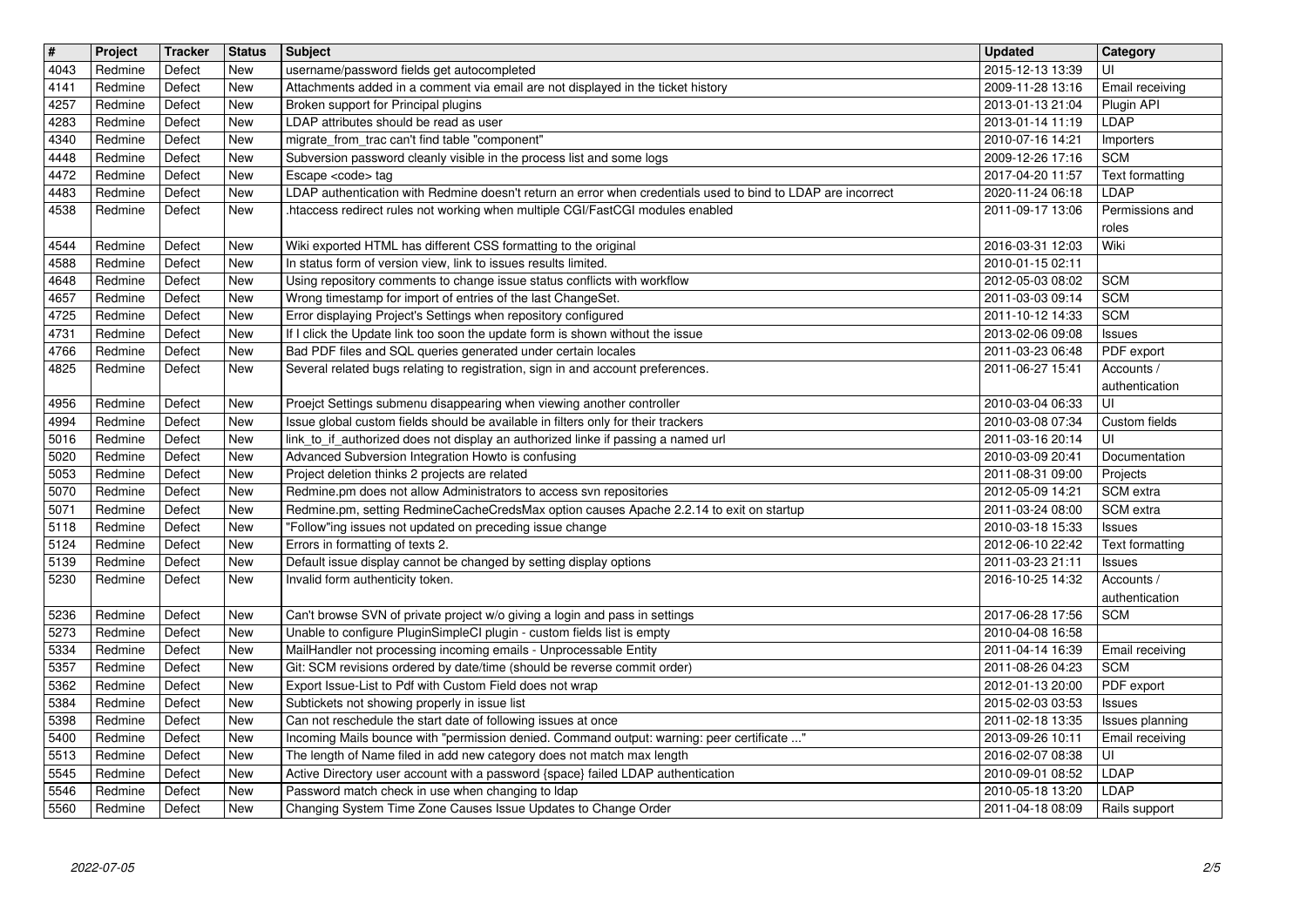| $\overline{\mathbf{H}}$ | Project            | Tracker          | <b>Status</b>            | Subject<br>Closing when marked as duplicate (also: closing model in general)                                                                            | <b>Updated</b>                       | Category                                      |
|-------------------------|--------------------|------------------|--------------------------|---------------------------------------------------------------------------------------------------------------------------------------------------------|--------------------------------------|-----------------------------------------------|
| 5586<br>5587            | Redmine<br>Redmine | Defect<br>Defect | <b>New</b><br>New        | Custom fields 'required' not taking Tracker into account                                                                                                | 2014-04-17 00:05<br>2020-12-06 14:48 | Issues<br>Issues                              |
| 5650<br>5683            | Redmine<br>Redmine | Defect<br>Defect | New<br>New               | migrate_from_trac.rake<br>Project copy Lock wait timeout                                                                                                | 2011-03-24 09:03<br>2010-06-22 03:01 | Importers<br>Projects                         |
| 5745                    | Redmine            | Defect           | New                      | Auto-set status when assigning issues via bulk-update                                                                                                   | 2011-07-13 19:09                     | <b>Issues workflow</b>                        |
| 5749<br>5826            | Redmine<br>Redmine | Defect<br>Defect | New<br>New               | ETag on activity page ignores module, theme, project name changes<br>Issue copying projects                                                             | 2010-08-09 21:06<br>2010-07-27 09:23 | UI<br>Administration                          |
| 5933                    | Redmine            | Defect           | <b>New</b>               | News don't appear in the parent project                                                                                                                 | 2018-09-02 04:50                     | News                                          |
| 5942<br>5983            | Redmine<br>Redmine | Defect<br>Defect | <b>New</b><br>New        | Groups with a few thousand users gives issues in a few UIs and slow-downs on a few screens<br>Redmine.pm possible wrong HTTP responce                   | 2011-03-24 03:07<br>2011-03-24 09:00 | Groups<br>SCM extra                           |
| 5994                    | Redmine            | Defect           | New                      | Creating new issue via email submission strips attached emails                                                                                          | 2012-02-29 16:02                     | Email receiving                               |
| 6023<br>6069            | Redmine<br>Redmine | Defect<br>Defect | New<br><b>New</b>        | All members are displayed in issue summaries, even if they cannot be assigned<br>No Outgoing Mails when Customer creates Ticket via Mail                | 2021-08-22 11:27<br>2013-03-06 01:51 | <b>Issues</b><br>Email notifications          |
| 6070                    | Redmine            | Defect           | New                      | User doesn't see his own Tickets in Redmine when submitted by Mail                                                                                      | 2010-08-06 23:01                     | Issues permissions                            |
| 6088                    | Redmine            | Defect           | <b>New</b>               | eMail in uncommon formats considered invalid                                                                                                            | 2011-01-15 09:48                     | Accounts /<br>authentication                  |
| 6089                    | Redmine            | Defect           | <b>New</b>               | Large uploads fails with Firefox                                                                                                                        | 2014-08-08 20:22                     | Attachments                                   |
| 6141<br>6149            | Redmine<br>Redmine | Defect<br>Defect | New<br>New               | No data to display in Documents<br>Links to wiki pages break when moving issues from one project to another                                             | 2014-03-20 19:33<br>2010-08-17 16:44 | Documents<br><b>Issues</b>                    |
| 6179                    | Redmine            | Defect           | New                      | Required fields aren't denoted on the batch-edit forms                                                                                                  | 2010-08-19 23:08                     | UI                                            |
| 6182<br>6254            | Redmine<br>Redmine | Defect<br>Defect | New<br><b>New</b>        | Localized decimal numbers<br>Remove 'invalid user' notification on password request with invalid e-mailadress                                           | 2016-08-24 01:32<br>2017-02-22 02:39 | 118n<br>Accounts /                            |
|                         |                    |                  |                          |                                                                                                                                                         |                                      | authentication                                |
| 6295<br>6301            | Redmine<br>Redmine | Defect<br>Defect | <b>New</b><br><b>New</b> | Some context menu actions in "View all issues" page redirect to issue's project<br>Unintuitive display of groups in project settings                    | 2012-06-10 22:42<br>2010-09-05 23:37 | <b>Issues</b><br>UI                           |
| 6320                    | Redmine            | Defect           | <b>New</b>               | Subtasks do not appear under parent task in Issues view                                                                                                 | 2022-01-12 08:50                     | <b>Issues</b>                                 |
| 6324<br>6334            | Redmine<br>Redmine | Defect<br>Defect | New<br>New               | requires_redmine_plugin should defer loading plugins if not all dependencies are met<br>Unable to control the visibility of Versions in parent projects | 2018-11-06 08:34<br>2010-09-09 18:59 | Plugin API<br>Roadmap                         |
| 6419                    | Redmine            | Defect           | New                      | %Done <= 99 filter not removing row for version that's 100% complete                                                                                    | 2010-10-25 16:59                     | Gantt                                         |
| 6433<br>6460            | Redmine<br>Redmine | Defect<br>Defect | New<br><b>New</b>        | IMAP receiving does not create a new user<br>E-mail notification should be sent for subtasks updates                                                    | 2011-01-25 16:13<br>2011-03-23 11:55 | Email receiving<br><b>Email notifications</b> |
| 6468                    | Redmine            | Defect           | New                      | wrong update query in Issue model                                                                                                                       | 2010-10-11 12:39                     |                                               |
| 6551<br>6577            | Redmine            | Defect           | <b>New</b><br>New        | Highlighting in search results is case sensitive for cyrillic pattern<br>Does not filter issuses with Russian subjects                                  | 2013-10-14 11:55                     | Search engine                                 |
| 6583                    | Redmine<br>Redmine | Defect<br>Defect | New                      | Separate non-subURI Redmine instances on the same machine cannot be logged into at once                                                                 | 2011-05-12 11:14<br>2010-10-06 03:37 | <b>Issues</b>                                 |
| 6632                    | Redmine            | Defect           | New                      | Incomplete migration from Trac to Redmine<br>JavaScript is not minified for production use                                                              | 2014-05-12 10:36                     | Importers                                     |
| 6662<br>6667            | Redmine<br>Redmine | Defect<br>Defect | New<br>New               | REST API call with POST/PUT                                                                                                                             | 2010-10-14 17:43<br>2012-02-21 07:15 | <b>REST API</b>                               |
| 6671                    | Redmine            | Defect           | New                      | In version detail page of a project that has sub-projects when you click on a category of a sub-project it opens a wrong page                           | 2010-10-14 13:43                     |                                               |
| 6713<br>6725            | Redmine<br>Redmine | Defect<br>Defect | New<br>New               | Git: Not able to Resetting Redmine project respository<br>Acronyms don't work for Russian language                                                      | 2011-07-10 17:22<br>2017-07-28 22:05 | <b>SCM</b><br>Text formatting                 |
| 6749<br>6802            | Redmine<br>Redmine | Defect<br>Defect | New<br>New               | Manage is too broad for Issue Categories<br>Autolinking should not occur in link titles                                                                 | 2010-10-28 01:12<br>2018-09-16 00:08 | Issues permissions<br>Text formatting         |
|                         |                    |                  |                          |                                                                                                                                                         |                                      |                                               |
|                         |                    |                  |                          |                                                                                                                                                         |                                      |                                               |
|                         |                    |                  |                          |                                                                                                                                                         |                                      |                                               |
|                         |                    |                  |                          |                                                                                                                                                         |                                      |                                               |
|                         |                    |                  |                          |                                                                                                                                                         |                                      |                                               |
|                         |                    |                  |                          |                                                                                                                                                         |                                      |                                               |
|                         |                    |                  |                          |                                                                                                                                                         |                                      |                                               |
|                         |                    |                  |                          |                                                                                                                                                         |                                      |                                               |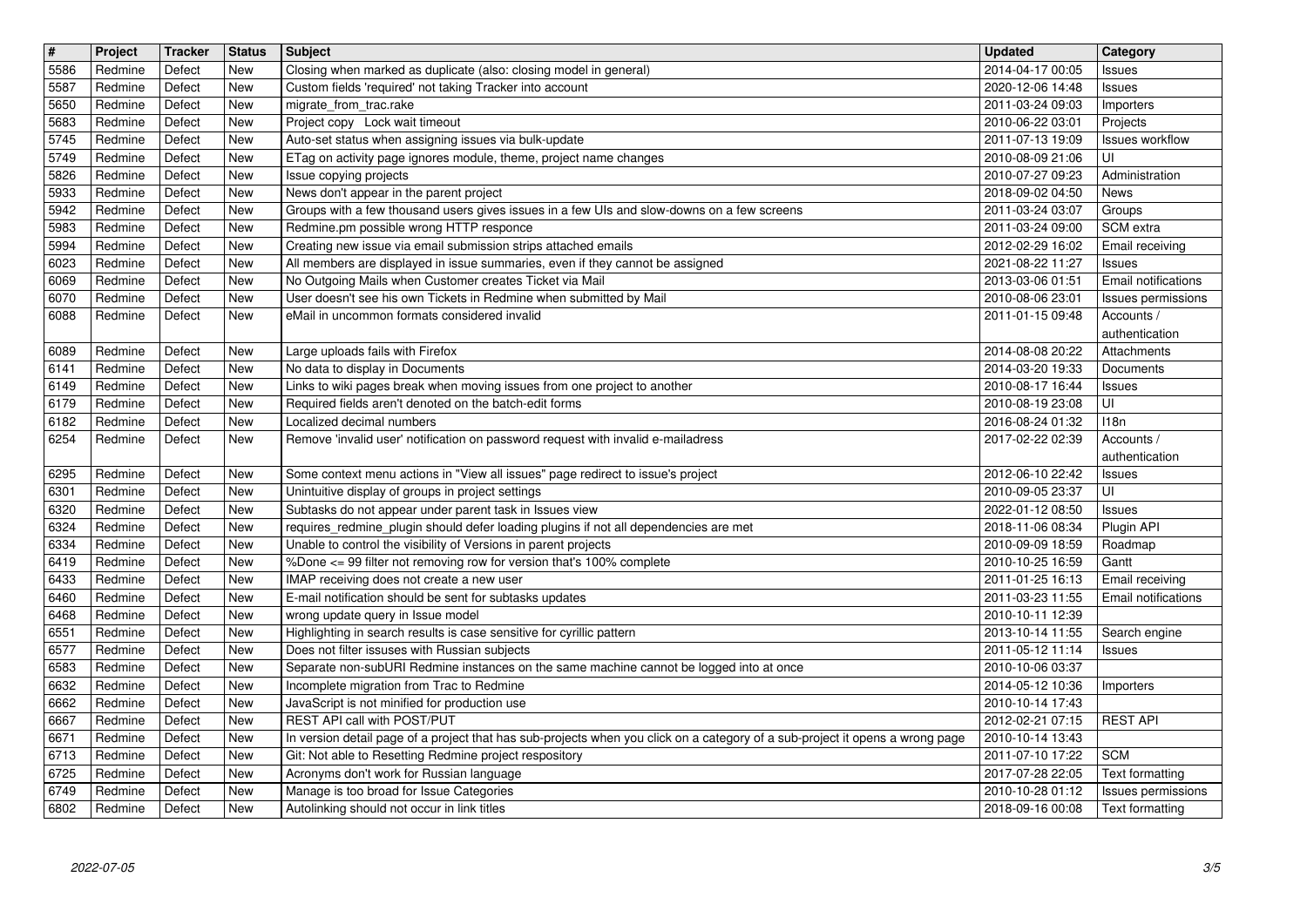| $\overline{\mathbf{H}}$ | Project            | Tracker          | <b>Status</b>            | <b>Subject</b>                                                                                                                                                  | <b>Updated</b>                       | <b>Category</b>                        |
|-------------------------|--------------------|------------------|--------------------------|-----------------------------------------------------------------------------------------------------------------------------------------------------------------|--------------------------------------|----------------------------------------|
| 6857<br>6878            | Redmine<br>Redmine | Defect<br>Defect | New<br><b>New</b>        | git references leaking from subproject to project<br>Copy Project: Using Browser Navigation Corrupts Projects                                                   | 2013-11-27 14:56<br>2011-06-06 09:21 | <b>SCM</b><br>Projects                 |
| 6915                    | Redmine<br>Redmine | Defect<br>Defect | New<br>New               | Error message when project can not be archived should be better (or documented)<br>respond_to_without_attributes? does not work from runner                     | 2015-01-05 11:45<br>2010-11-16 20:24 | Projects                               |
| 6917<br>6925            | Redmine            | Defect           | New                      | Idap authentication can fail when multiple entries are returned                                                                                                 | 2011-08-06 03:49                     | <b>LDAP</b>                            |
| 6951<br>6992            | Redmine<br>Redmine | Defect<br>Defect | <b>New</b><br><b>New</b> | Context Menu Broken on Mac<br>wrong list number after table                                                                                                     | 2010-11-24 16:04<br>2010-12-03 10:23 | Text formatting                        |
| 7008                    | Redmine            | Defect           | New                      | Wrong output when using the "bug (rev)" in the headers                                                                                                          | 2010-11-30 18:07                     | Text formatting                        |
| 7026<br>7036            | Redmine<br>Redmine | Defect<br>Defect | New<br>New               | Switching from Internal authentication to LDAP still checks password field<br>add project, and subproject to new issue email notification                       | 2011-03-24 08:42                     | LDAP<br>Email notifications            |
| 7047                    | Redmine            | Defect           | <b>New</b>               | Git adapter very slow when a commit modifies a lot of files                                                                                                     | 2010-12-03 19:15<br>2013-01-13 21:04 | <b>SCM</b>                             |
| 7083<br>7095            | Redmine<br>Redmine | Defect<br>Defect | New<br>New               | Moving a ticket results in invalid assignee<br>Spam filter false trigger                                                                                        | 2010-12-10 02:40<br>2010-12-10 23:08 | Issues<br>Website                      |
|                         |                    |                  |                          |                                                                                                                                                                 |                                      | (redmine.org)                          |
| 7104<br>7143            | Redmine<br>Redmine | Defect<br>Defect | New<br><b>New</b>        | Accessing core Setting.* values in a plugin's init causes the plugin's settings to not load<br>problem to filter custom field which contains Chinese characters | 2010-12-15 23:39<br>2011-03-23 09:37 | Plugin API<br>Custom fields            |
| 7151                    | Redmine            | Defect           | New                      | Custom Queries are not working when copied between projects                                                                                                     | 2011-01-07 05:35                     |                                        |
| 7219<br>7237            | Redmine<br>Redmine | Defect<br>Defect | New<br>New               | Issue changed together with subtask<br>On copying issue to a subproject, Assign to list contains users which are not members of the subproject                  | 2011-01-03 13:06<br>2011-10-20 14:31 | Issues                                 |
| 7293                    | Redmine            | Defect           | New                      | Activity page displays wrong status of modified issues                                                                                                          | 2017-03-06 17:02                     | <b>Issues</b><br><b>Issues</b>         |
| 7300<br>7357            | Redmine<br>Redmine | Defect<br>Defect | New<br><b>New</b>        | Subversion integration with blank password<br>Filter with all Projects included                                                                                 | 2011-01-11 23:32<br>2013-04-13 09:26 | <b>SCM</b>                             |
| 7496                    | Redmine            | Defect           | New                      | "Custom queries" should use natural ordering                                                                                                                    | 2019-07-18 17:02                     | ΙUΙ                                    |
| 7524<br>7533            | Redmine<br>Redmine | Defect<br>Defect | New<br><b>New</b>        | Root repository directory not displayed with Bazaar on Ubuntu 10.04<br>Inline image alt-text fails due to wiki syntax                                           | 2011-02-02 21:56<br>2011-02-03 17:58 | <b>SCM</b><br>Text formatting          |
| 7549                    | Redmine            | Defect           | New                      | right-click menu doesn't work with large number of issues.                                                                                                      | 2011-03-14 12:06                     | <b>Issues</b>                          |
| 7645<br>7648            | Redmine<br>Redmine | Defect<br>Defect | New<br>New               | Issue summary should filter Assignee & Author lists<br>Git: Repository Statistics Incorrect                                                                     | 2011-02-18 08:48<br>2011-02-18 08:25 | UI<br><b>SCM</b>                       |
| 7651                    | Redmine            | Defect           | New                      | Invalid form authenticity token' when updating issue causes dataloss                                                                                            | 2016-03-16 12:13                     | <b>Issues</b>                          |
| 7658                    | Redmine            | Defect           | <b>New</b>               | OpenLDAP authentication: Invalid user or password                                                                                                               | 2011-08-06 03:50                     | LDAP                                   |
| 7661<br>7668            | Redmine<br>Redmine | Defect<br>Defect | New<br>New               | xml attributes names should be consistent throughout ALL REST API<br>LDAP authentication & translation missing                                                  | 2011-02-22 19:59<br>2011-03-23 08:55 | <b>REST API</b><br>Translations        |
| 7768                    | Redmine            | Defect           | New                      | improve consistency of terms / language                                                                                                                         | 2011-04-09 14:55                     | <b>Issues</b>                          |
| 7773<br>7780            | Redmine<br>Redmine | Defect<br>Defect | New<br>New               | Only Redmine administrators can get users from REST API<br>wiki updates do not send email notification                                                          | 2016-11-22 15:57<br>2011-03-23 07:41 | <b>REST API</b><br>Email notifications |
| 7782                    | Redmine            | Defect           | <b>New</b>               | category link/query not handling multiple projects for version targets spanning more than one project                                                           | 2011-03-05 12:41                     | Projects                               |
| 7819<br>7834            | Redmine<br>Redmine | Defect<br>Defect | <b>New</b><br>New        | REST API Populating issue field enumerations + Issue list filters<br>API Issue XML cannot represent empty arrays                                                | 2013-08-30 10:37<br>2011-03-11 11:15 | <b>REST API</b><br><b>REST API</b>     |
| 7845                    | Redmine            | Defect           | New                      | Pre environment and brackets breaks automatic issue linking                                                                                                     | 2011-03-12 19:32                     | Text formatting                        |
| 7918<br>7973            | Redmine<br>Redmine | Defect<br>Defect | <b>New</b><br>New        | Non-ASCII characters are disabled in e-mail's body fields<br>UI issue: edit options invisible and users simply do not see the "Sign in" link                    | 2011-04-05 14:16<br>2011-03-25 19:45 | Email receiving<br>ΙUΙ                 |
| 7984<br>8030            | Redmine<br>Redmine | Defect<br>Defect | New<br>New               | Confusing revisions links on repository root<br>Bazaar integration doesn't notice new commits to repository                                                     | 2011-09-16 02:42<br>2011-05-18 18:27 | <b>SCM</b><br><b>SCM</b>               |
|                         |                    |                  |                          |                                                                                                                                                                 |                                      |                                        |
|                         |                    |                  |                          |                                                                                                                                                                 |                                      |                                        |
|                         |                    |                  |                          |                                                                                                                                                                 |                                      |                                        |
|                         |                    |                  |                          |                                                                                                                                                                 |                                      |                                        |
|                         |                    |                  |                          |                                                                                                                                                                 |                                      |                                        |